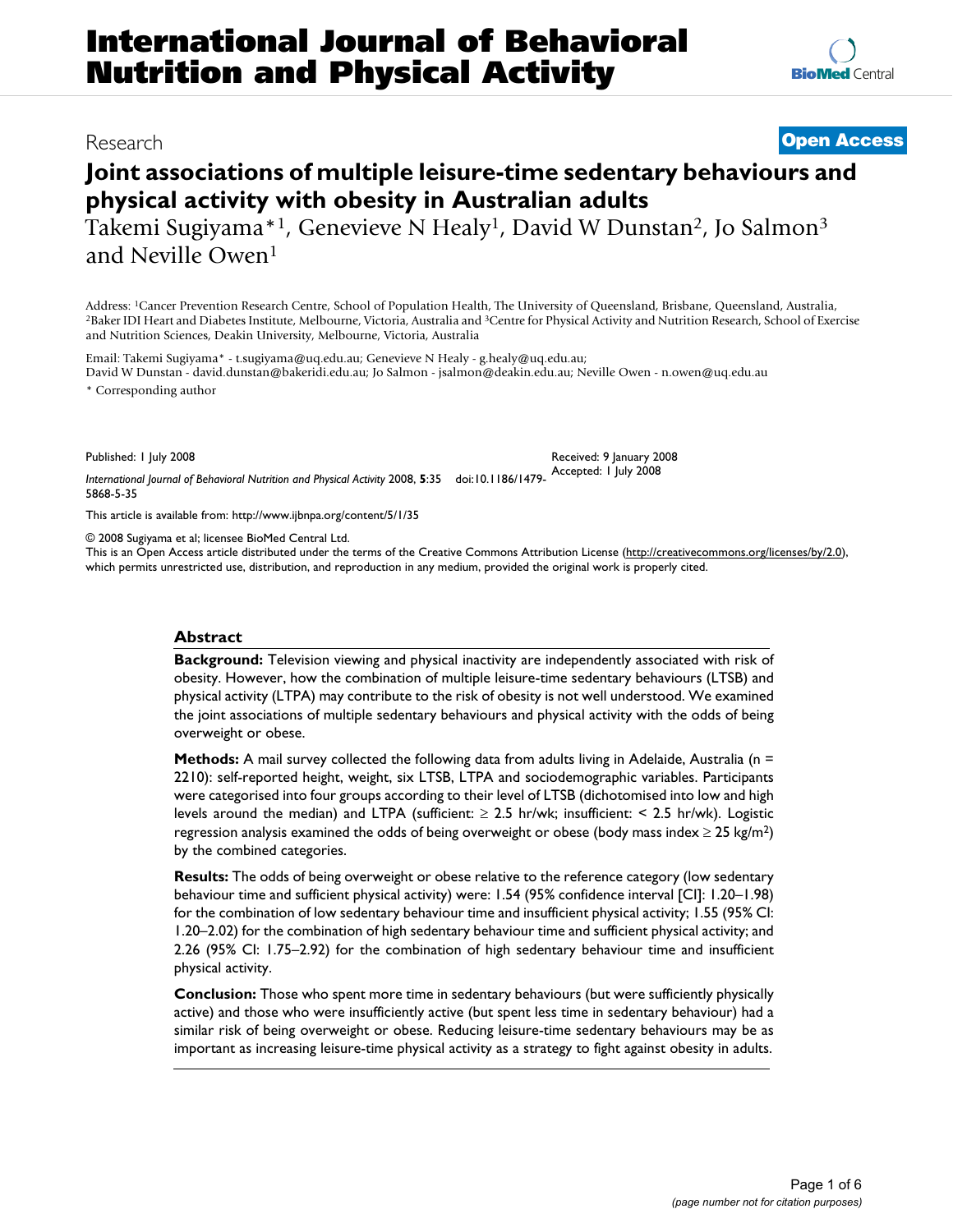### **Background**

Sedentary behaviours involving sitting or lying down are characterised by a low MET (metabolic equivalent) value <2 [1], and are related adversely to metabolic biomarkers and to poorer health outcomes [2,3]. Significant associations between prolonged sitting time and being overweight or obese have been reported in adults [4,5]. A population-based cohort study of Australian women found that those who gained weight during a four-year period reported spending more time sitting, compared to those who maintained their weight [6]. Specific sedentary behaviours such as television viewing [7-12] and sitting in automobiles [13,14] are known to contribute to obesity risk. Lack of moderate- or vigorous-intensity physical activity, which is identified as a MET value  $\geq$  3 [1], has also been associated with a higher likelihood of being overweight or obese [15,16] and weight gain [17,18].

Sedentary behaviour is not necessarily the same as a lack of physical activity [19]: an individual can meet or exceed the public health guidelines for physical activity [20], yet still spend a considerable amount of time engaged in sedentary behaviours. Conversely, those who do not meet the public health guidelines for physical activity could nevertheless engage in high volumes of light-intensity activities (with a MET value between 2 and 3), which typically include household tasks: such persons would have low volumes of sedentary time. Thus spending less time in moderate to vigorous physical activity would not necessarily lead to longer time spent in sedentary behaviour, or vice versa. This suggests that sedentary behaviour and moderate to vigorous physical activity can be independent from each other and coexist, which is supported by studies that show weak correlations between the two behaviours [7,9-11,21].

Given their independent associations with metabolic health, and their behavioural independence, it is of interest to examine how sedentary behaviours might influence obesity in the presence (or in the absence) of physical activity. Previous studies have shown that high television viewing time is associated with an increased likelihood of obesity, independent of participation in leisure-time physical activity [7-12]. However, the degree to which the combination of multiple leisure-time sedentary behaviours with physical activity may contribute to the risk of obesity is not well understood. We examined the joint associations of the total time spent in six leisure-time sedentary behaviours and physical activity with risk of being overweight or obese in a large sample of Australian adults.

## **Methods**

## *Participants*

This observational study was conducted in Adelaide, Australia during 2003–2004. A detailed description of data collection methods and response rates has been described elsewhere [22]. Briefly, the study sample was drawn from residential addresses within 32 urban and suburban neighbourhoods in the city of Adelaide. In each neighbourhood, 250 addresses were randomly selected and residents aged between 20 and 65 years were invited to participate. Eligible respondents who agreed to participate were mailed a survey. The number of responses was 2650. The return rate for those who completed the survey, calculated as a proportion of those known to be contacted, was 74.2%. The Behavioural and Social Sciences Ethics Committee of the University of Queensland approved the study.

## *Measures*

#### *Outcome variable*

The outcome measure of this study was based on body mass index (BMI), computed from participants' selfreported height and weight. It was dichotomised as either normal weight (< 25 kg/m<sup>2</sup>), or as overweight or obese ( $\ge$  $25 \text{ kg/m}^2$ ) for regression analysis.

#### *Leisure-time sedentary behaviours and physical activity*

Participants reported the duration of the following seven leisure-time sedentary behaviours (LTSB) undertaken in the past seven days: television or video watching; computer and internet use for leisure; video game use; reading; sitting and talking with friends or listening to music; talking on the telephone; and driving or riding in a car for leisure [23]. These behaviours were chosen from the typical leisure-time sedentary behaviours identified in Australian time-use studies [24]. This sedentary behaviour instrument has previously been shown to have acceptable reliability and validity. The test-retest reliability of the items was found to be moderate to high, ranging between 0.6 and 0.8, except for listening to music (0.37) and for talking on the telephone (0.06) [23]. Validity (examined as correlations with three-day behavioural log data) was significant but moderate, ranging from 0.2 for reading to 0.6 for computer use. Talking on the telephone was excluded from analysis due to its low reliability. The total time spent in the six remaining LTSB was dichotomised into low and high levels around the median (206 min/day). Leisure-time physical activity (LTPA) was assessed with the International Physical Activity Questionnaire [25]. Participants were asked to recall the frequency and average duration of leisure-time vigorous-intensity, moderateintensity and walking activities in the last seven days. The total amount of LTPA was classified into sufficient ( $\geq 2.5$ ) hr/wk) and insufficient  $\left($  < 2.5 hr/wk) according to the physical activity guidelines for health benefits [20]. Participants were categorised into the following four groups: Low LTSB/Sufficient LTPA (reference category); Low LTSB/Insufficient LTPA; High LTSB/Sufficient LTPA; and High LTSB/Insufficient LTPA.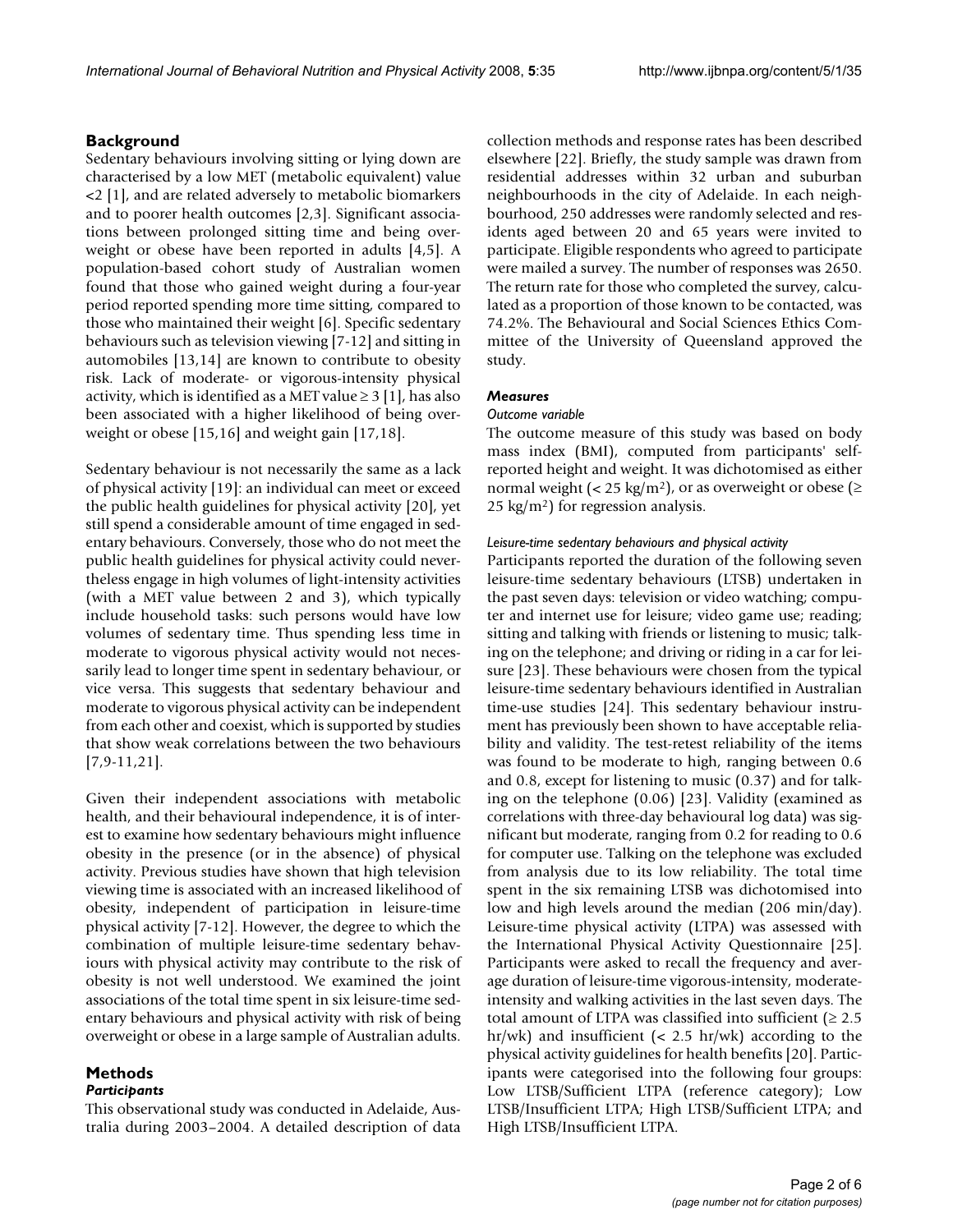#### *Sociodemographic attributes*

The questionnaire collected information on age, gender, educational attainment (with or without university education), work status (working or not) and household income.

#### *Statistical analysis*

Univariate ANOVA and  $\chi^2$  analyses were used to identify sample characteristics, time spent in LTSB and LTPA, BMI and the proportions of those who were overweight or obese for each of the combined categories of LTSB and LTPA. Logistic regression analyses examined the odds of being overweight or obese by the combined categories of LTSB and LTPA, controlling for the sociodemographic variables. The same logistic regression analyses were carried out in men and women separately. We also examined the odds of being obese (BMI  $\geq$  30 kg/m<sup>2</sup>) compared to normal weight across the four categories for the whole sample. Analyses were conducted using SPSS version 15.0.

#### **Results**

The final sample size was 2210 (798 men, 1412 women) after excluding participants with missing values (casewise,  $n = 408$ ) and those with extreme values in BMI (< 15 kg/  $m^2$  and  $> 50$  kg/m<sup>2</sup>, n = 23) and in total time spent in LTSB and LTPA ( $> 960$  min/day, n = 9). Men and women were differently distributed in the weight categories: some 60% of men (n = 470) and 45% of women (n = 633) were classified as overweight or obese (*p* < 0.001).

Table 1 shows the characteristics of the sample, according to the combined categories of LTSB and LTPA. The combined category produced evenly-divided groups, although a slightly smaller percentage of participants (22%) belonged to the High LTSB/Sufficient LTPA category. When stratified by gender, a larger proportion of men belonged to the High LTSB/Sufficient LTPA category in comparison to the other categories. The study sample underrepresented men, younger people, and those without tertiary education.

Table 1 also shows that participants' BMI varied with the combined categories of LTSB and LTPA. Post-hoc comparisons revealed that two extreme categories, Low LTSB/Sufficient LTPA and High LTSB/Insufficient LTPA, were significantly different in BMI from the other categories (*p* < 0.001). However, the Low LTSB/Insufficient LTPA and High LTSB/Sufficient LTPA categories were not different in their BMI values. The similar pattern was observed for the proportion of overweight or obese respondents across these categories. All the sociodemographic variables were associated with the categories of LTSB and LTPA (*p* < 0.001), with the greatest differences typically observed between the two extreme groups.

Table 2 shows the mean time reported for LTSB and LTPA, plus the contribution of each sedentary behaviour to the total LTSB. Bivariate correlation coefficients between the total time spent in LTSB and in LTPA was low (*r* = -0.07). TV viewing time occupied the largest proportion, which reached almost half of the total sedentary behaviour time in the High LTSB/Insufficient LTPA category. Table 3 shows the odds of being overweight or obese by the combined categories of LTSB and LTPA, for the whole sample, and for men and women, controlling for the sociodemographic variables. In all the analyses (the whole sample, men, women), those in the Low LTSB/Insufficient LTPA category and the high LTSB/Sufficient LTPA category had about 50% higher odds of being overweight or obese, whereas those with High LTSB/Insufficient LTPA had more than twice the odds of being overweight or obese, compared to those in the Low LTSB/Sufficient LTPA category.

When the distinct odds of being obese (compared to normal weight) was examined across the four categories, those in the Low LTSB/Insufficient LTPA category  $(OR =$ 

| Table 1: Sample characteristics by the combined categories of leisure-time sedentary behaviours (LTSB) and leisure-time physical |  |
|----------------------------------------------------------------------------------------------------------------------------------|--|
| activity (LTPA)                                                                                                                  |  |

|                                      | Combined Categories of LTSB and LTPA |                                        |                                          |                                         |                                           |         |  |
|--------------------------------------|--------------------------------------|----------------------------------------|------------------------------------------|-----------------------------------------|-------------------------------------------|---------|--|
|                                      | Total                                | Low LTSB/<br>Sufficient<br><b>LTPA</b> | Low LTSB/<br>Insufficient<br><b>LTPA</b> | High LTSB/<br>Sufficient<br><b>LTPA</b> | High LTSB/<br>Insufficient<br><b>LTPA</b> | Þ       |  |
| Number (%)                           | 2210                                 | 562 (25%)                              | 551 (25%)                                | 491 (22%)                               | 606 (27%)                                 |         |  |
| Gender, % men                        | 36.1%                                | 34.0%                                  | 32.7%                                    | 43.6%                                   | 35.1%                                     | < 0.01  |  |
| Mean age, years (sd)                 | 44.2(12.3)                           | 42.3(12.0)                             | $43.4$ (11.5)                            | 45.6 (13.0)                             | 45.6(12.3)                                | < 0.001 |  |
| Education, % with tertiary education | 49.0%                                | 62.6%                                  | 46.2%                                    | 52.2%                                   | 36.3%                                     | < 0.001 |  |
| Work status, % working               | 67.5%                                | 77.7%                                  | 73.4%                                    | 61.5%                                   | 57.5%                                     | < 0.001 |  |
| Income, $% > $41,600$ per annum      | 52.2%                                | 66.8%                                  | 54.8%                                    | 51.3%                                   | 37.2%                                     | < 0.001 |  |
| Mean BMI, kg/m <sup>2</sup> (sd)     | 25.9(5.0)                            | 24.5(4.2)                              | 25.8(4.9)                                | 25.8(4.8)                               | 27.2(5.7)                                 | < 0.001 |  |
| Weight status, % overweight or obese | 49.9%                                | 37.2%                                  | 49.9%                                    | 50.7%                                   | 61.1%                                     | < 0.001 |  |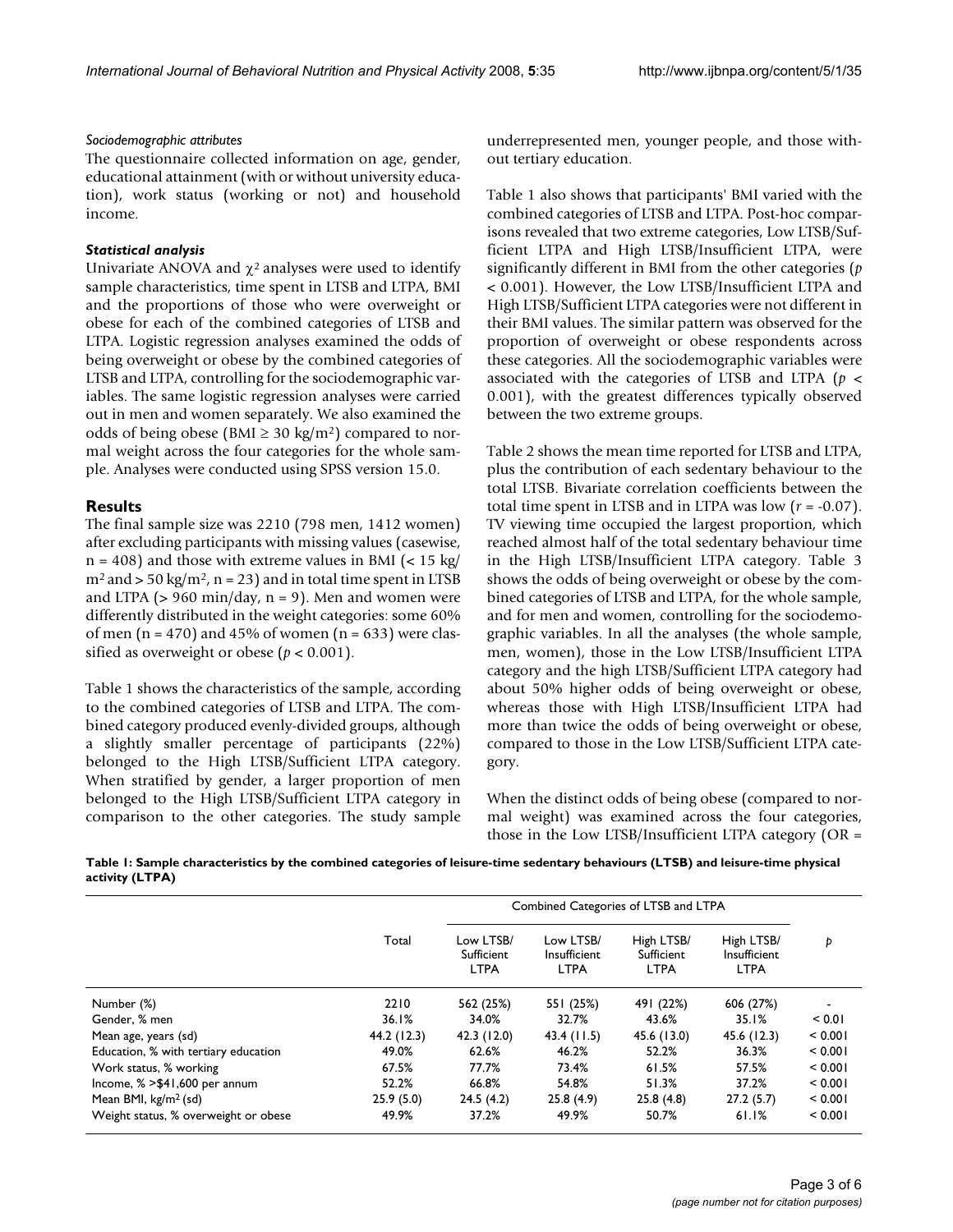|                                          |            | Combined Categories of LTSB and LTPA   |                                          |                                         |                                           |         |
|------------------------------------------|------------|----------------------------------------|------------------------------------------|-----------------------------------------|-------------------------------------------|---------|
|                                          | Total      | Low LTSB/<br>Sufficient<br><b>LTPA</b> | Low LTSB/<br>Insufficient<br><b>LTPA</b> | High LTSB/<br>Sufficient<br><b>LTPA</b> | High LTSB/<br>Insufficient<br><b>LTPA</b> | Þ       |
| Mean time spent in                       | 235.1      | 134.9                                  | 133.5                                    | 322.8                                   | 349.2                                     | < 0.001 |
| LTSB, min/day (sd)                       | (139.0)    | (48.1)                                 | (48.1)                                   | (104.1)                                 | (139.6)                                   |         |
| % TV viewing                             | 45.5%      | 41.6%                                  | 44.7%                                    | 46.0%                                   | 49.4%                                     | < 0.001 |
| % Computer and Internet use              | 7.1%       | 5.8%                                   | 6.9%                                     | 7.3%                                    | 8.3%                                      | < 0.01  |
| % Video game                             | 0.7%       | 0.5%                                   | 0.5%                                     | 1.1%                                    | 0.8%                                      | < 0.05  |
| % Reading                                | 15.1%      | 17.4%                                  | 15.9%                                    | 15.0%                                   | 12.4%                                     | < 0.001 |
| % Sitting and talking                    | 15.6%      | 17.7%                                  | 14.8%                                    | 15.6%                                   | 14.4%                                     | < 0.001 |
| % Driving for leisure                    | 16.0%      | 17.1%                                  | 17.2%                                    | 15.0%                                   | 14.7%                                     | < 0.01  |
| Mean time spent in<br>LTPA, min/day (sd) | 37.1(54.4) | 70.9 (60.8)                            | 5.8(6.8)                                 | 73.1 (63.6)                             | 5.1(6.6)                                  | < 0.001 |

**Table 2: Mean time spent in LTSB and in LTPA and the contribution of each sedentary behaviour to the total LTSB by the combined categories of LTSB and LTPA**

1.87, 95% CI: 1.26–2.75) and the high LTSB/Sufficient LTPA category (OR = 1.96, 95% CI: 1.31–2.92) again had similar odds for being obese; while those in the High LTSB/Insufficient LTPA category had over 3.5 times the odds of being obese (OR = 3.70, 95% CI: 2.55–5.37), compared to the Low LTSB/Sufficient LTPA category.

#### **Discussion**

This study examined the joint associations of total time spent in six leisure-time sedentary behaviours, and in leisure-time physical activity, with the odds of being overweight or obese. As expected, those who spent more time in sedentary behaviours and were not sufficiently physically active had an increased likelihood of being overweight or obese: the odds of being overweight or obese were 2.3 times higher and the odds of being obese were 3.7 times higher compared to those with low sedentary behaviour time and sufficient physical activity. The combination of less time in sedentary behaviours and insufficient physical activity and that of more sedentary behaviour time and sufficient physical activity were similarly associated with the risk of being overweight or obese. In the analysis conducted on the whole sample (men and women combined), these two groups had more than 50% higher odds of overweight or obesity and almost twice the odds of obesity, compared to those who had less sedentary behaviour time and were sufficiently physically active. It can be argued that reduced energy expenditure from lack of light-, moderate- or vigorous-intensity physical activity or increased energy intake which could occur while being engaged in sedentary behaviours (or both) may be responsible for the increased likelihood of overweight and obesity observed in this study.

These findings suggest that high levels of overall sedentary behaviour time may contribute to obesity potentially as much as does lack of moderate to vigorous physical activity. They also suggest that even if adults meet the public health guideline for leisure-time physical activity [20], they may have a high risk of being overweight or obese if they spend a large amount of time in sedentary behaviours during leisure. Our findings are consistent with past studies that showed the associations of a particular sedentary behaviour (TV viewing) with weight status independent of physical activity levels [7-12]. A weak relationship between sedentary behaviours and moderate to vigorous physical activity, which has been reported in previous studies [7,9-11,21], was also confirmed in this study.

It was found that participants on average reported about 4 hours on LTSB per day. This is comparable with findings obtained from Dutch workers (4.7 hours/day) [26], and

**Table 3: Odds (95% confidence intervals) of being overweight or obese according to the combined categories of LTSB and LTPA**

| LTSB/LTPA category          | Total                 | Men                      | Women                            |
|-----------------------------|-----------------------|--------------------------|----------------------------------|
|                             | $(n = 2116)$          | $(n = 770)$              | $(n = 1346)$                     |
| Low LTSB/Sufficient LTPA    | L.OO.                 | I.OO                     | 00. ا                            |
| Low LTSB/Insufficient LTPA  | $1.54$ (1.20-1.98)*** | $1.49(0.97-2.29)$        | $1.57$ (1.15–2.15) <sup>**</sup> |
| High LTSB/Sufficient LTPA   | $1.55$ (1.20-2.02)*** | $1.43(0.95 - 2.16)$      | $1.64$ (1.16–2.31) <sup>**</sup> |
| High LTSB/Insufficient LTPA | $2.26$ (1.75-2.92)*** | 2.21 $(1.43 - 3.40)$ *** | $2.28$ (1.66-3.13)***            |

\*\* *p* < 0.01, \*\*\* *p* < 0.001

Adjusted for gender (whole sample), age, education, work status, and household income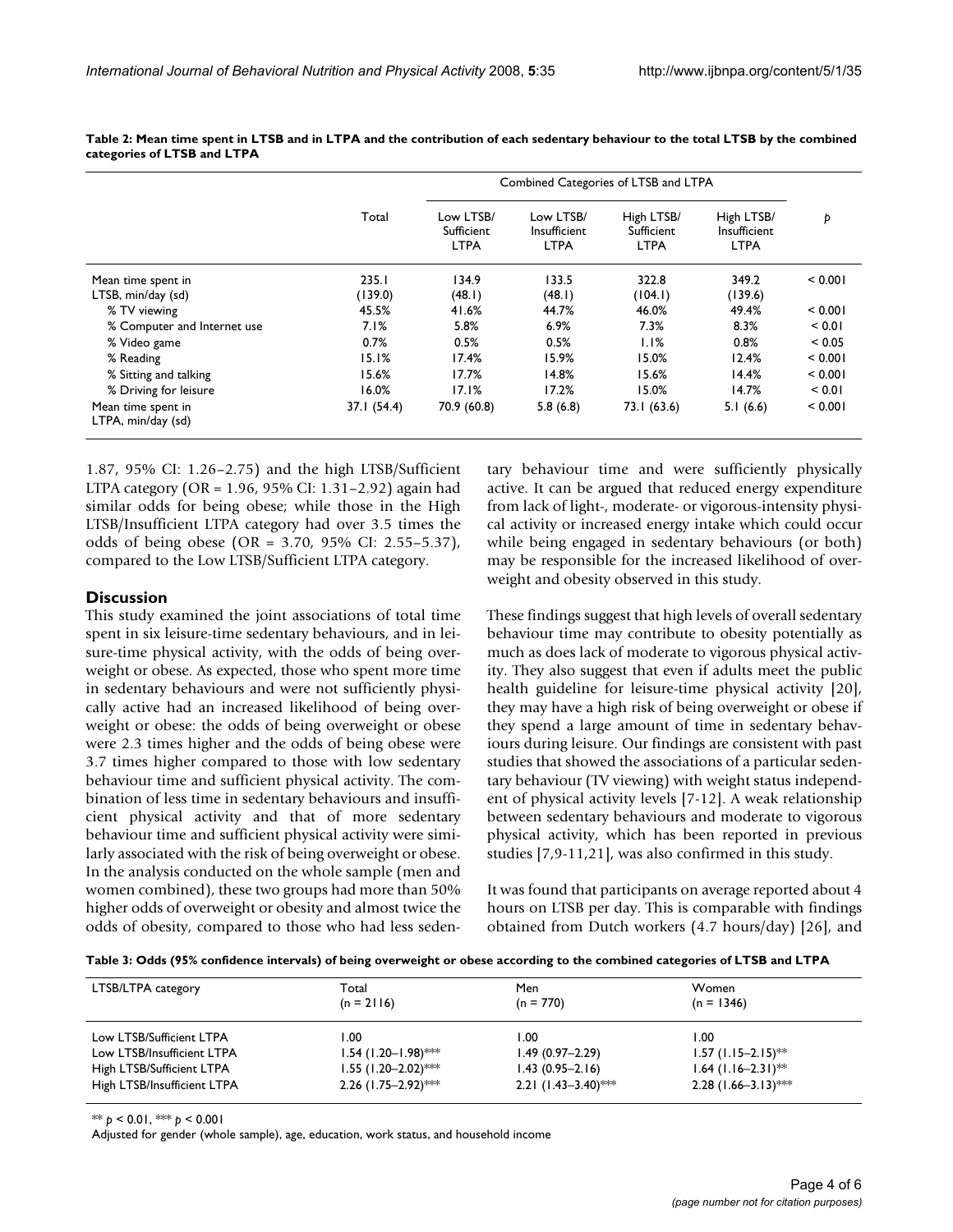from middle-aged French adults (3.4 hours/day, which included only TV watching, computer use and reading) [27]. TV viewing was the largest component, occupying 45% of the total LTSB that was assessed. Among those who were categorised as having a high volume of LTSB, TV viewing time occupied an even larger proportion, which suggests that prolonged TV viewing time may contribute to a higher volume of total sedentary behaviour time.

Men and women differed in the proportions of those who were overweight or obese, and in the proportions of membership to the combined LTSB/LTPA categories: more men belonged to the overweight or obese category, and to the category of high LTSB and sufficient LTPA. Despite these differences, regression analyses found a similar pattern of associations between the combined categories and being overweight or obese in men and women, although the odds for the combination of low LTSB and insufficient LTPA and that of high LTSB and sufficient LTPA were not significant in men, potentially due to a smaller sample size. Thus, both in men and in women, the findings suggest that the risk of overweight or obesity associated with more sedentary leisure time is as high as not being sufficiently physically active during leisure time. However, past studies have shown stronger associations of sedentary behaviour with metabolic health risks in women [7,8,27,28]. Given the gender imbalance in our study sample, we are reluctant to place an emphasis on any apparent gender differences in the findings. Further research should investigate whether and to what extent gender may moderate the relationship between sedentary behaviours and health indictors, and the potential mechanisms (behavioural or biological) that may underlie the differences between men and women.

We found that socio-economic (education and income) and work status were related to sedentary behaviour and physical activity. High levels of LTSB appeared to be more common among those in lower socio-economic groups and in those without work (who may have more discretionary time available to them). A study in The Netherlands found an association between physical inactivity and neighbourhood social and environmental inequalities [29]. Although physical activity and sedentary behaviour are not closely correlated, it may be hypothesised that less opportunities for social and recreational activity in neighbourhoods may have a bearing on the time spent being sedentary. Indeed, a recent study has shown that women living in "walkable" neighbourhoods tend to spend less time in TV viewing, compared to those living in less-walkable areas [30]. Further research is needed to examine how social and environmental factors may be related to prolonged sedentary behaviour time.

Methodological limitations include the cross-sectional nature of the study, which precludes causal inferences, and self-report measures of weight, height, sedentary behaviours and physical activity. Longitudinal studies comparing the effects of reducing sedentary behaviours and increasing physical activity are needed to examine the possible causal nature of the relationships that we have identified. Also as stated before, the low proportion of men in our sample limits our ability to examine the gender differences that have emerged in previous studies.

This study adds to a growing body of evidence supporting the potential health benefits of reducing sedentary behaviour time. Sedentary behaviours should not be considered as simply being the bottom end of the physical activity continuum, and should be addressed specifically and explicitly, with attention to their distinct health impacts and determinants [23,31,32]. Our findings suggest the need for a stronger focus on reducing time spent in leisure-time sedentary behaviours to decrease the risk of obesity and associated chronic diseases.

#### **List of Abbreviations**

BMI: Body mass index; LTPA: Leisure-time physical activity; LTSB: Leisure-time sedentary behaviour.

#### **Competing interests**

The authors declare that they have no competing interests.

#### **Authors' contributions**

TS conceived the idea, analysed the data and drafted the manuscript. GH, DD, JS and NO contributed to the writing and assisted with the analysis and interpretation. NO is the principal investigator of the project. All authors have read and approved the final manuscript.

#### **Acknowledgements**

TS is supported by an NHMRC Capacity Building Grant in Population Health #252799. DD is supported by a Public Health Research Fellowship from the Victorian Health Promotion Foundation. GH and NO are supported by a Queensland Health Core Research Infrastructure Grant and by National Health and Medical Research Council Program Grant #301200.

#### **References**

- Ainsworth BE, Haskell WL, Whitt MC, Irwin ML, Swartz AM, Strath SJ, O'Brien WL, Bassett DR, Schmitz KH, Emplaincourt PO, Jacobs DR, Leon AS: **[Compendium of physical activities: an update of](http://www.ncbi.nlm.nih.gov/entrez/query.fcgi?cmd=Retrieve&db=PubMed&dopt=Abstract&list_uids=10993420) [activity codes and MET intensities.](http://www.ncbi.nlm.nih.gov/entrez/query.fcgi?cmd=Retrieve&db=PubMed&dopt=Abstract&list_uids=10993420)** *Med Sci Sports Exerc* 2000, **32(9):**S498-S516.
- 2. Ford ES, Kohl HW, Mokdad AH, Ajani UA: **[Sedentary behavior,](http://www.ncbi.nlm.nih.gov/entrez/query.fcgi?cmd=Retrieve&db=PubMed&dopt=Abstract&list_uids=15833947) [physical activity, and the metabolic syndrome among US](http://www.ncbi.nlm.nih.gov/entrez/query.fcgi?cmd=Retrieve&db=PubMed&dopt=Abstract&list_uids=15833947) [adults.](http://www.ncbi.nlm.nih.gov/entrez/query.fcgi?cmd=Retrieve&db=PubMed&dopt=Abstract&list_uids=15833947)** *Obes Res* 2005, **13(3):**608-614.
- 3. Hamilton MT, Hamilton DG, Zderic TW: **[Role of low energy](http://www.ncbi.nlm.nih.gov/entrez/query.fcgi?cmd=Retrieve&db=PubMed&dopt=Abstract&list_uids=17827399) [expenditure and sitting in obesity, metabolic syndrome, type](http://www.ncbi.nlm.nih.gov/entrez/query.fcgi?cmd=Retrieve&db=PubMed&dopt=Abstract&list_uids=17827399)** [2 diabetes, and cardiovascular disease.](http://www.ncbi.nlm.nih.gov/entrez/query.fcgi?cmd=Retrieve&db=PubMed&dopt=Abstract&list_uids=17827399) **56(11):**2655-2667.
- 4. Proper KI, Cerin E, Brown WJ, Owen N: **Sitting time and socioeconomic differences in overweight and obesity.** *Int J Obes* 2007, **31(1):**169-176.